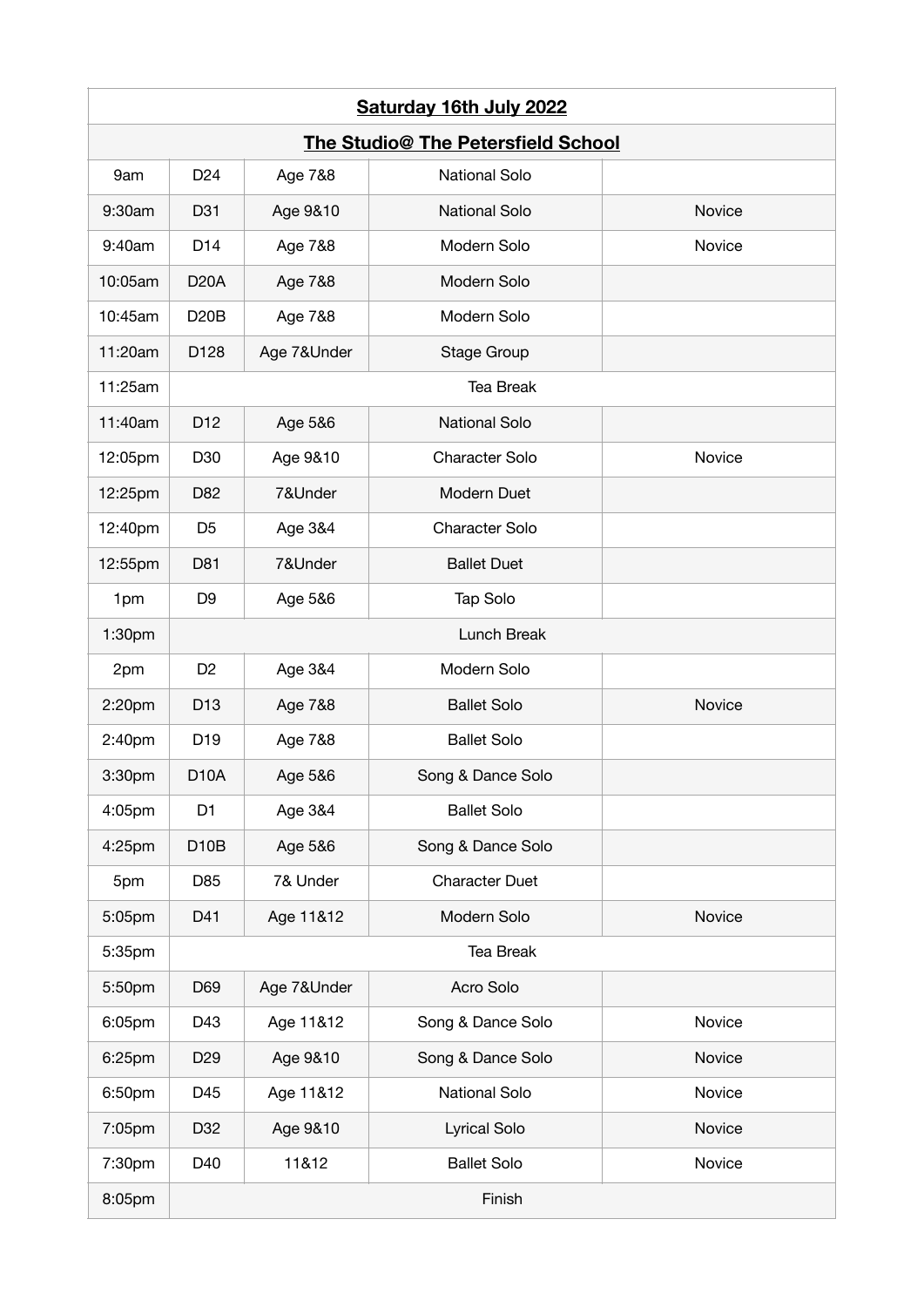|                                      |                   |            | Sunday 17th July 2022              |        |  |  |
|--------------------------------------|-------------------|------------|------------------------------------|--------|--|--|
|                                      |                   |            | The Studio@ The Petersfield School |        |  |  |
| 9am                                  | D <sub>23</sub>   | Age 7&8    | <b>Character Solo</b>              |        |  |  |
| 9:35am                               | D <sub>17</sub>   | Age 7&8    | <b>Character Solo</b>              | Novice |  |  |
| 9:55am                               | D11               | Age 5&6    | <b>Character Solo</b>              |        |  |  |
| 10:25am                              | D <sub>4</sub>    | Age 3&4    | Song & Dance Solo                  |        |  |  |
| 11:10am                              |                   |            | Tea Break                          |        |  |  |
| 11:25am                              | D <sub>8</sub> A  | Age 5&6    | Modern Solo                        |        |  |  |
| 11:55am                              | D8B               | Age 5&6    | Modern Solo                        |        |  |  |
| 12:25pm                              | D <sub>6</sub>    | Age 3&4    | <b>National Solo</b>               |        |  |  |
| 12:35pm                              | D <sub>18</sub>   | Age 7&8    | <b>National Solo</b>               | Novice |  |  |
| 12:40pm                              | D <sub>26</sub>   | Age 9&10   | <b>Ballet Solo</b>                 | Novice |  |  |
| 1:20pm                               | D7                | Age 56     | <b>Ballet Solo</b>                 |        |  |  |
| $1:55$ pm                            |                   |            | Lunch Break                        |        |  |  |
| 2:25pm                               | D <sub>3</sub>    | Age 3&4    | Tap Solo                           |        |  |  |
| 2:40pm                               | D <sub>21</sub>   | Age 7&8    | Tap Solo                           |        |  |  |
| 3:15pm                               | D <sub>15</sub>   | Age 7&8    | Tap Solo                           | Novice |  |  |
| 3:35pm                               | D <sub>27</sub>   | Age 9&10   | Modern Solo                        | Novice |  |  |
| 4:15pm                               | D68               | 7&Under    | <b>Greek Solo</b>                  |        |  |  |
| 4:30pm                               | D44               | Age 11&12  | Character Solo                     | Novice |  |  |
| 4:45pm                               | D <sub>22</sub> A | Age 7&8    | Song & Dance Solo                  |        |  |  |
| 5:20pm                               |                   |            | Tea Break                          |        |  |  |
| 5:35pm                               | D <sub>2</sub> 2B | Age 7&8    | Song & Dance Solo                  |        |  |  |
| 6:10pm                               | D16               | Age 7&8    | Song & Dance Solo                  | Novice |  |  |
| 6:45pm                               | D46               | Age 11&12  | Lyrical Solo                       | Novice |  |  |
| 7:10pm                               | D <sub>28</sub>   | Age 9 & 10 | Tap Solo                           | Novice |  |  |
| 7:30pm                               | D42               | Age 11&12  | Tap Solo                           | Novice |  |  |
| 7:45pm                               |                   |            | Finish                             |        |  |  |
|                                      |                   |            |                                    |        |  |  |
|                                      |                   |            | Saturday 23rd July 2022            |        |  |  |
| <b>The Petersfield Festival Hall</b> |                   |            |                                    |        |  |  |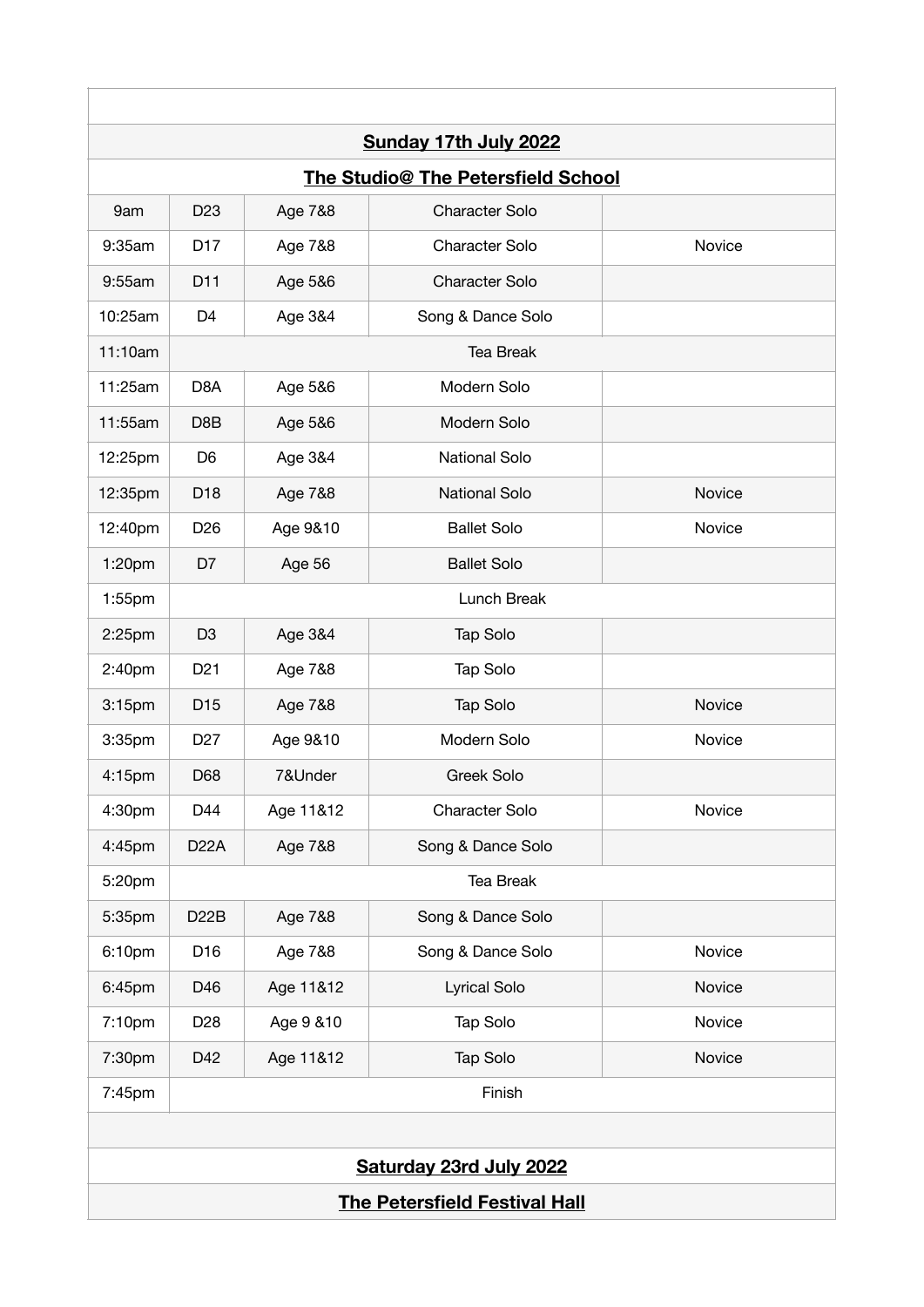| 9am       | D127              | Age 7& Under | <b>Classical Group</b> |  |  |  |
|-----------|-------------------|--------------|------------------------|--|--|--|
| 9:05am    | D101              | Age 11-14    | Song & Dance Duet      |  |  |  |
| 9:55am    | D <sub>34</sub> A | Age 9&10     | Modern                 |  |  |  |
| 10:45am   | D34B              | Age 9&10     | Modern                 |  |  |  |
| 11:35am   |                   |              | <b>Tea Break</b>       |  |  |  |
| 11:50am   | D135              | Age 11-14    | Acro Group             |  |  |  |
| 11:55am   | D112              | Age 15& Over | <b>Character Duet</b>  |  |  |  |
| 12:05pm   | D133              | Age 11-14    | <b>Classical Group</b> |  |  |  |
| 12:10pm   | D107              | $11 - 14$    | Acro Duet              |  |  |  |
| 12:20pm   | D108              | Age 15&Over  | <b>Ballet Duet</b>     |  |  |  |
| 12:25pm   | D <sub>58</sub> A | Age 13&14    | Character Solo         |  |  |  |
| 1:05pm    | D <sub>58</sub> B | Age 13&14    | Character Solo         |  |  |  |
| $1:45$ pm |                   | Lunch Break  |                        |  |  |  |
| 2:15pm    | D49               | Age 11&12    | Tap Solo               |  |  |  |
| 2:50pm    | D <sub>3</sub> 8A | Age 9&10     | <b>National Solo</b>   |  |  |  |
| 3:20pm    | D38B              | Age 9&10     | <b>National Solo</b>   |  |  |  |
| 3:50pm    | D99               | Age 11-14    | Modern Duet            |  |  |  |
| 5:15pm    |                   | Tea Break    |                        |  |  |  |
| 5:30pm    | D39               | Age 9&10     | Lyrical Solo           |  |  |  |
| 6:15pm    | D134              | Age 11-14    | <b>Stage Groups</b>    |  |  |  |
| 6:45pm    | D137              | Age 15&Over  | <b>Stage Groups</b>    |  |  |  |
| 7:15pm    |                   | Finish       |                        |  |  |  |
|           |                   |              |                        |  |  |  |

## **Sunday 24th July 2022**

| <b>The Petersfield Festival Hall</b> |                   |              |                   |  |  |
|--------------------------------------|-------------------|--------------|-------------------|--|--|
| 9am                                  | D73               | Age 11&12    | Contemporary Solo |  |  |
| 9:30am                               | D <sub>57</sub> A | Age 13&14    | Song & Dance Solo |  |  |
| 10:15am                              | <b>D57B</b>       | Age 13&14    | Song & Dance Solo |  |  |
| 11am                                 | <b>D62A</b>       | Age 15& Over | Modern Solo       |  |  |
| 11:35am                              | <b>Tea Break</b>  |              |                   |  |  |
| 11:50am                              | D62B              | Age 15& Over | Modern Solo       |  |  |
| 12:25pm                              | <b>D56A</b>       | Age 13&14    | Tap Solo          |  |  |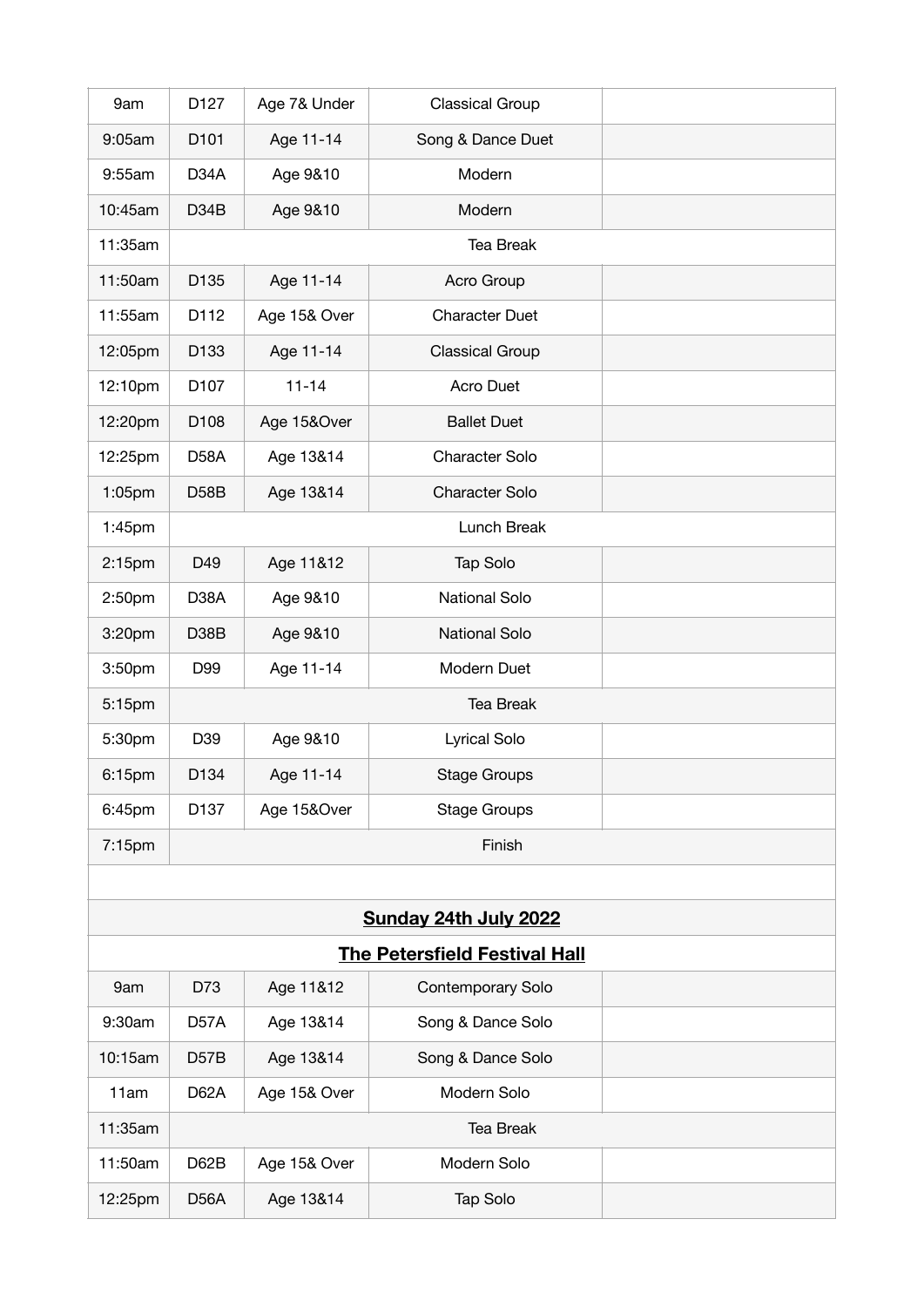| 1:05pm             | D <sub>56</sub> B | Age 13&14     | Tap Solo                             |  |
|--------------------|-------------------|---------------|--------------------------------------|--|
| 1:45pm             |                   |               | Lunch Break                          |  |
| 2:15 <sub>pm</sub> | D121              | Age 11-14     | <b>Classical Trio/Quartet</b>        |  |
| 2:55pm             | D79               | Age 15& Over  | Contemporary Solo                    |  |
| 3:40pm             | D77               | Age 13&14     | Acro Solo                            |  |
| 4:05pm             | D111              | Age 15& Over  | Song & Dance Duet                    |  |
| 4:15pm             | D106              | Age 11-14     | Contemporary Duet                    |  |
| 4:50pm             |                   |               | <b>Tea Break</b>                     |  |
| 5:05pm             | D102              | Age 11-14     | <b>Character Duet</b>                |  |
| 5:50pm             | D114              | Age 15& Over  | <b>Lyrical Duet</b>                  |  |
| 6pm                | D122              | Age 11-14     | Stage Trio/Quartet                   |  |
| 7pm                |                   |               | Finish                               |  |
|                    |                   |               |                                      |  |
|                    |                   |               | <b>Monday 25th July 2022</b>         |  |
|                    |                   |               | <b>The Petersfield Festival Hall</b> |  |
| 9am                | D <sub>50</sub> A | Age 11&12     | Song & Dance Solo                    |  |
| 9:40am             | D89               | Age 10& Under | <b>Ballet Duet</b>                   |  |
| 9:55am             | D <sub>50</sub> B | Age 11&12     | Song & Dance Solo                    |  |
| 10:35am            | D105              | Age 11-14     | <b>Greek Duet</b>                    |  |
| 10:45am            | D80               | Age 15& Over  | Acro Solo                            |  |
| 11:05am            |                   |               | Tea Break                            |  |
| 11:20am            | D70               | Age 10& Under | Greek Solo                           |  |
| 12pm               | D74               | Age 11&12     | Acro Solo                            |  |
| 12:15pm            | D67A              | Age 15& Over  | Lyrical Solo                         |  |
| 1:05pm             | D67B              | Age 15& Over  | Lyrical Solo                         |  |
| 1:55pm             |                   |               | Lunch Break                          |  |
| 2:25pm             | D33A              | Age 9&10      | <b>Ballet Solo</b>                   |  |
| 3:05pm             | D33B              | Age 9&10      | <b>Ballet Solo</b>                   |  |
| 3:45pm             | D109              | Age 15&Over   | Modern Duet                          |  |
| 4:25pm             | D72               | Age 11&12     | Greek Solo                           |  |
| 4:55pm             | D78               | Age 15& Over  | Greek Solo                           |  |
| 5:20pm             |                   |               | <b>Tea Break</b>                     |  |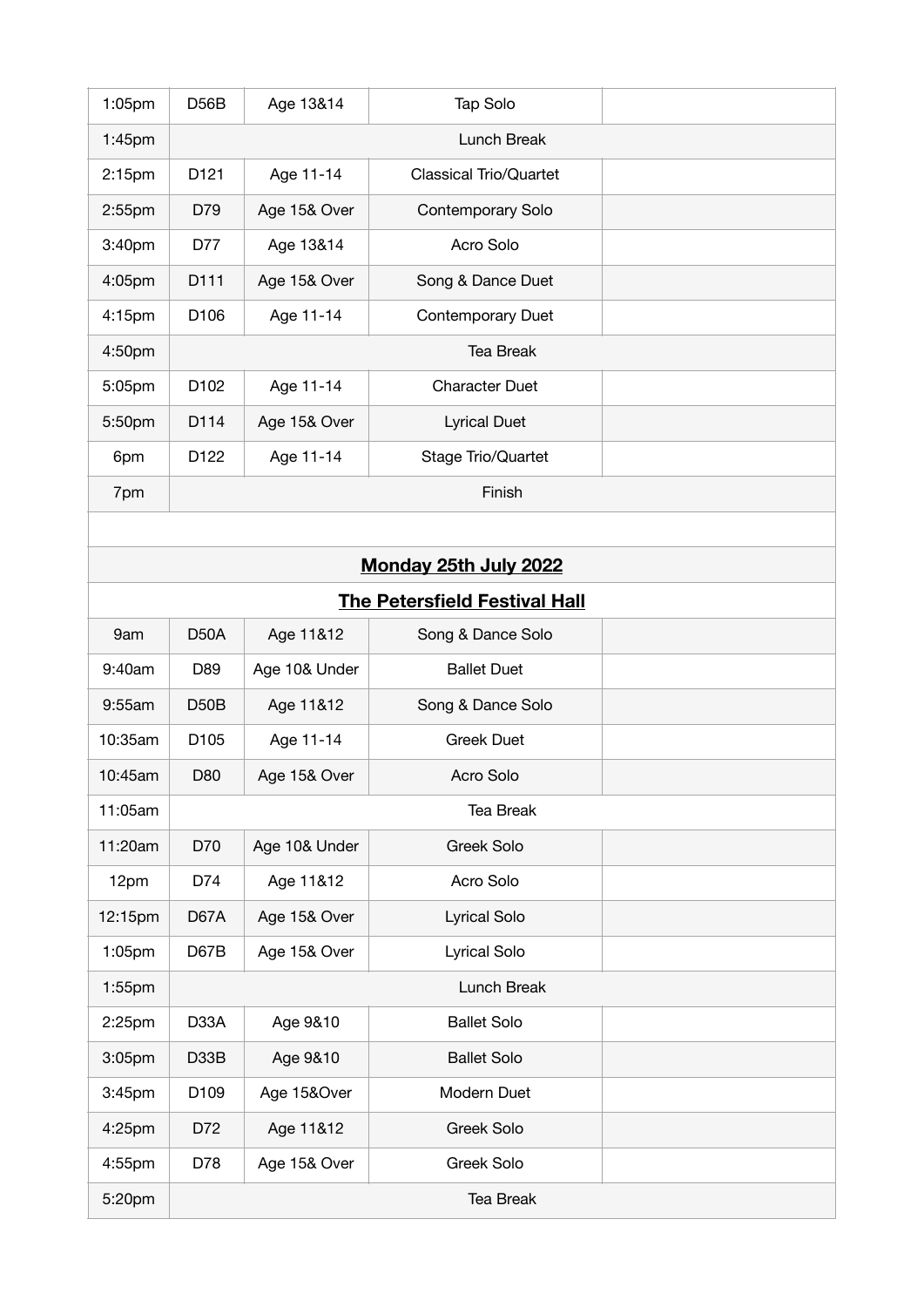| 8:20pm | Finish           |              |                               |  |  |
|--------|------------------|--------------|-------------------------------|--|--|
| 7:30pm | D60B             | Age 13&14    | <b>Lyrical Solo</b>           |  |  |
| 7:20pm | D <sub>136</sub> | Age 15& Over | <b>Classical Trio/Quartet</b> |  |  |
| 6:30pm | D60A             | Age 13&14    | <b>Lyrical Solo</b>           |  |  |
| 6:20pm | D <sub>110</sub> | Age 15& Over | <b>Tap Duet</b>               |  |  |
| 6:15pm | D <sub>117</sub> | Age 15& Over | Acro Duet                     |  |  |
| 5:45pm | D75              | Age 13&14    | Greek Solo                    |  |  |
| 5:35pm | D116             | Age 15&Over  | Contemporary Duet             |  |  |

| Tuesday 26th July 2022               |                   |               |                      |  |  |  |
|--------------------------------------|-------------------|---------------|----------------------|--|--|--|
| <b>The Petersfield Festival Hall</b> |                   |               |                      |  |  |  |
| 9am                                  | <b>D55A</b>       | Age 13&14     | Modern Solo          |  |  |  |
| 10:15am                              | D55B              | Age 13&14     | Modern Solo          |  |  |  |
| 11:30am                              |                   |               | Tea Break            |  |  |  |
| 11:45am                              | D <sub>48</sub> A | Age 11&12     | Modern Solo          |  |  |  |
| 12:40pm                              | D71               | Age 10& Under | Acro Solo            |  |  |  |
| 1:05pm                               | D90               | Age 10& Under | Modern Duet          |  |  |  |
| 1:40pm                               |                   |               | Lunch Break          |  |  |  |
| 2:10pm                               | D <sub>48</sub> B | Age 11&12     | Modern Solo          |  |  |  |
| 3:05pm                               | D <sub>52</sub>   | Age 11&12     | <b>National Solo</b> |  |  |  |
| 3:30pm                               | D91               | Age 10& Under | <b>Tap Duet</b>      |  |  |  |
| 3:50pm                               | <b>D47A</b>       | Age 11&12     | <b>Ballet Solo</b>   |  |  |  |
| 4:35pm                               | D97               | Age 10&Under  | Acro Duet            |  |  |  |
| 4:40pm                               |                   |               | Tea Break            |  |  |  |
| 5pm                                  | D <sub>47</sub> B | Age 11&12     | <b>Ballet Solo</b>   |  |  |  |
| 5:45pm                               | D54A              | Age 13&14     | <b>Ballet Solo</b>   |  |  |  |
| 6:35pm                               | D <sub>53</sub>   | Age 11&12     | Lyrical Solo         |  |  |  |
| 7:25pm                               | D54B              | Age 13&14     | <b>Ballet Solo</b>   |  |  |  |
| 8:15pm                               |                   |               | Finish               |  |  |  |
|                                      |                   |               |                      |  |  |  |
|                                      |                   |               |                      |  |  |  |

**Wednesday 27th July 2022**

## **The Petersfield Festival Hall**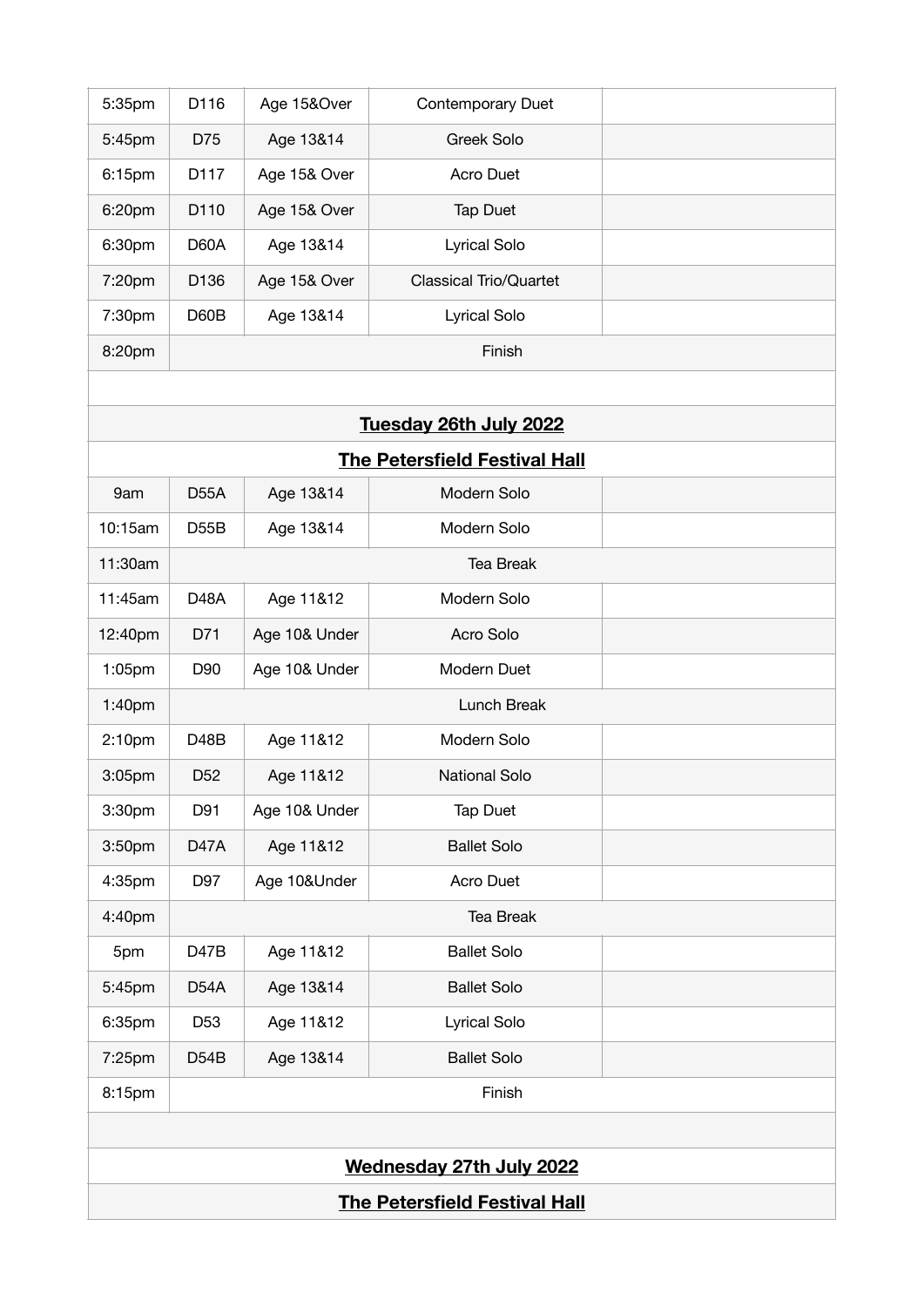| 9am                | D131              | Age 10& Under | <b>Stage Groups</b>   |  |
|--------------------|-------------------|---------------|-----------------------|--|
| 9:20am             | D63               | Age 15& Over  | Tap Solo              |  |
| 9:55am             | D96               | Age 10& Under | <b>Greek Duet</b>     |  |
| 10am               | D125              | Age 15& Over  | Stage Trio/Quartet    |  |
| 10:25am            | D95               | Age 10& Under | <b>Lyrical Duet</b>   |  |
| 10:50am            |                   |               | <b>Tea Break</b>      |  |
| 11:05am            | D65               | Age 15& Over  | Character Solo        |  |
| 11:50am            | D <sub>36</sub> A | Age 9&10      | Song & Dance Solo     |  |
| 12:30pm            | D36B              | Age 9&10      | Song & Dance Solo     |  |
| 1:10 <sub>pm</sub> | D115              | Age 15& Over  | <b>Greek Duet</b>     |  |
| $1:15$ pm          | D94               | Age 10& Under | <b>National Duet</b>  |  |
| 1:45 <sub>pm</sub> |                   |               | Lunch Break           |  |
| 2:15pm             | D61               | Age 15&Over   | <b>Ballet Solo</b>    |  |
| 3:10pm             | D <sub>35</sub> A | Age 9&10      | Tap Solo              |  |
| 3:45pm             | D <sub>35</sub> B | Age 9&10      | Tap Solo              |  |
| 4:20pm             | D66               | Age 15& Over  | National Solo         |  |
| 4:40pm             |                   |               | Tea Break             |  |
| 5pm                | D <sub>51</sub> A | Age 11&12     | <b>Character Solo</b> |  |
| 5:45pm             | D76A              | Age 13&14     | Contemporary Solo     |  |
| 6:20pm             | D <sub>5</sub> 1B | Age 11&12     | <b>Character Solo</b> |  |
| 7:05pm             | D76B              | Age 13&14     | Contemporary Solo     |  |
| 7:40pm             | D64               | Age 15& Over  | Song & Dance Solo     |  |
| 8:05pm             |                   |               | Finish                |  |
|                    |                   |               |                       |  |

| Thursday 28th July 2022              |                  |               |                        |  |  |  |
|--------------------------------------|------------------|---------------|------------------------|--|--|--|
| <b>The Petersfield Festival Hall</b> |                  |               |                        |  |  |  |
| 9am                                  | D <sub>118</sub> | Age 10& Under | Classical Trio/Quartet |  |  |  |
| 9:25am                               | D <sub>104</sub> | Age 11-14     | <b>Lyrical Duet</b>    |  |  |  |
| 10am                                 | D93              | Age 10& Under | <b>Character Duet</b>  |  |  |  |
| 10:30am                              | D <sub>59</sub>  | Age 13&14     | National Solo          |  |  |  |
| 11am                                 |                  | Tea Break     |                        |  |  |  |
| 11:15am                              | D <sub>119</sub> | Age 10& Under | Stage Trio/Quartet     |  |  |  |